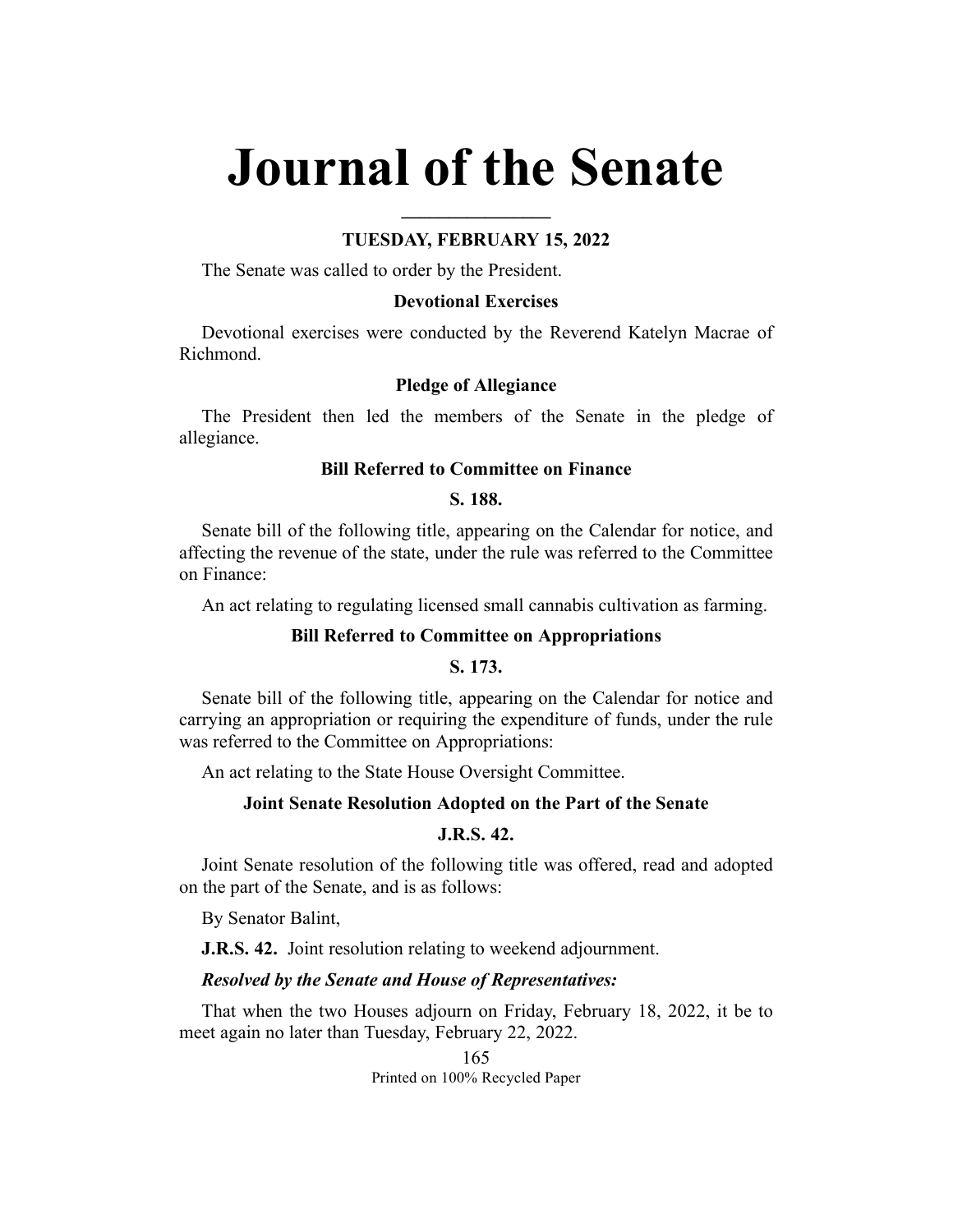#### **Bill Passed**

## **S. 122.**

Senate bill of the following title:

An act relating to the required votes of presidential electors.

Was read the third time and passed on a roll call, Yeas 22, Nays 7.

Senator Ingalls having demanded the yeas and nays, they were taken and are as follows:

#### **Roll Call**

**Those Senators who voted in the affirmative were:** Balint, Baruth, Bray, Campion, Chittenden, Clarkson, Cummings, Hardy, Hooker, Kitchel, Lyons, MacDonald, Mazza, McCormack, Nitka, Pearson, Pollina, Ram Hinsdale, Sears, Sirotkin, Starr, White.

**Those Senators who voted in the negative were:** Benning, Brock, Collamore, Ingalls, Parent, Terenzini, Westman.

### **The Senator absent and not voting was:** Perchlik.

#### **Bill Passed in Concurrence**

## **H. 361.**

House bill of the following title was read the third time and passed in concurrence:

An act relating to approval of amendments to the charter of the Town of Brattleboro.

## **Bill Amended; Third Reading Ordered**

#### **S. 169.**

Senator Cummings, for the Committee on Finance, to which was referred Senate bill entitled:

An act relating to education property tax overpayments by a municipality or school district.

Reported recommending that the bill be amended as follows:

First: In Sec. 1, Education Fund refund; City of Barre TIF District; tax increment; FY 2016–FY 2019, by striking out "fiscal year 2023" and inserting in lieu thereof June 30, 2022

Second: In Sec. 2, 16 V.S.A. § 4011, in subsection (d), in the second sentence, by striking out the words "General Assembly" and inserting in lieu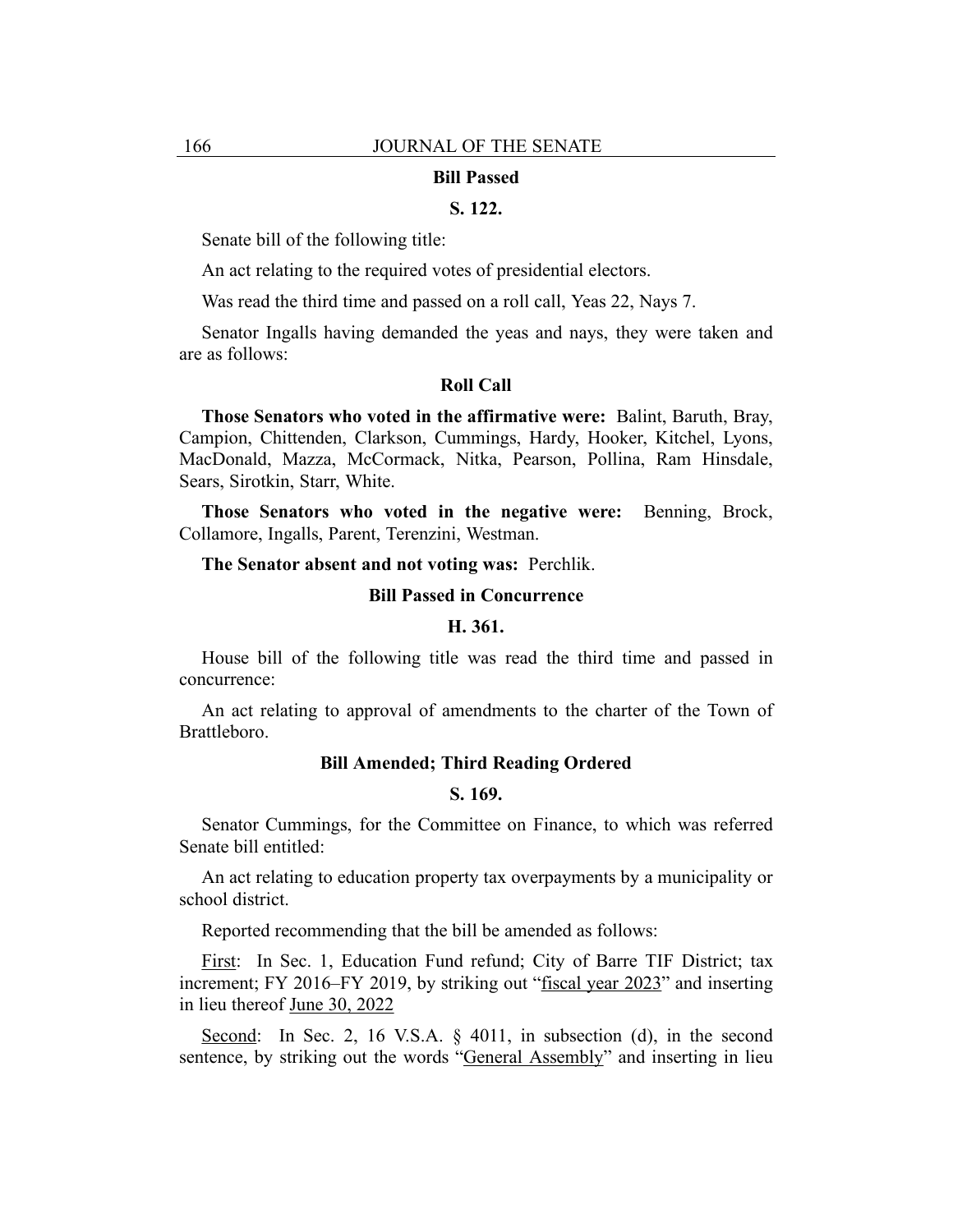thereof the words House Committees on Education and on Ways and Means and the Senate Committees on Education and on Finance

Third: In Sec. 3, 16 V.S.A.  $\S$  4025(b), in subdivision (6), after "as determined by the Secretary of Education" by inserting the words in consultation with the Commissioner of Taxes

Fourth: In Sec. 4, effective date, by striking out "July 1, 2022" and inserting in lieu thereof the word passage

And that when so amended the bill ought to pass.

Senator Kitchel, for the Committee on Appropriations, to which the bill was referred, reported that the bill be amended as follows:

First: By striking out Sec. 1, Education Fund refund; City of Barre TIF District; tax increment; FY 2016–FY 2019, in its entirety and inserting in lieu thereof a new Sec. 1 to read as follows:

Sec. 1. [Deleted.]

Second: In Sec. 4, effective date, by striking out "passage" and inserting in lieu thereof July 1, 2022

And that when so amended the bill ought to pass.

Thereupon, the bill was read the second time by title only pursuant to Rule 43, and the recommendation of the Committee on Finance was agreed to.

Thereupon, the bill was amended as recommended by the Committee on Appropriations.

Thereupon, third reading of the bill was ordered.

## **Joint Resolution Adopted in Concurrence**

# **J.R.H. 15.**

Joint House resolution entitled:

Joint resolution extending the application of temporary Joint Rule 22A through Tuesday, March 8, 2022.

Having been placed on the Calendar for action, was taken up and adopted in concurrence.

#### **Message from the House No. 19**

A message was received from the House of Representatives by Ms. Alona Tate, its Second Assistant Clerk, as follows: